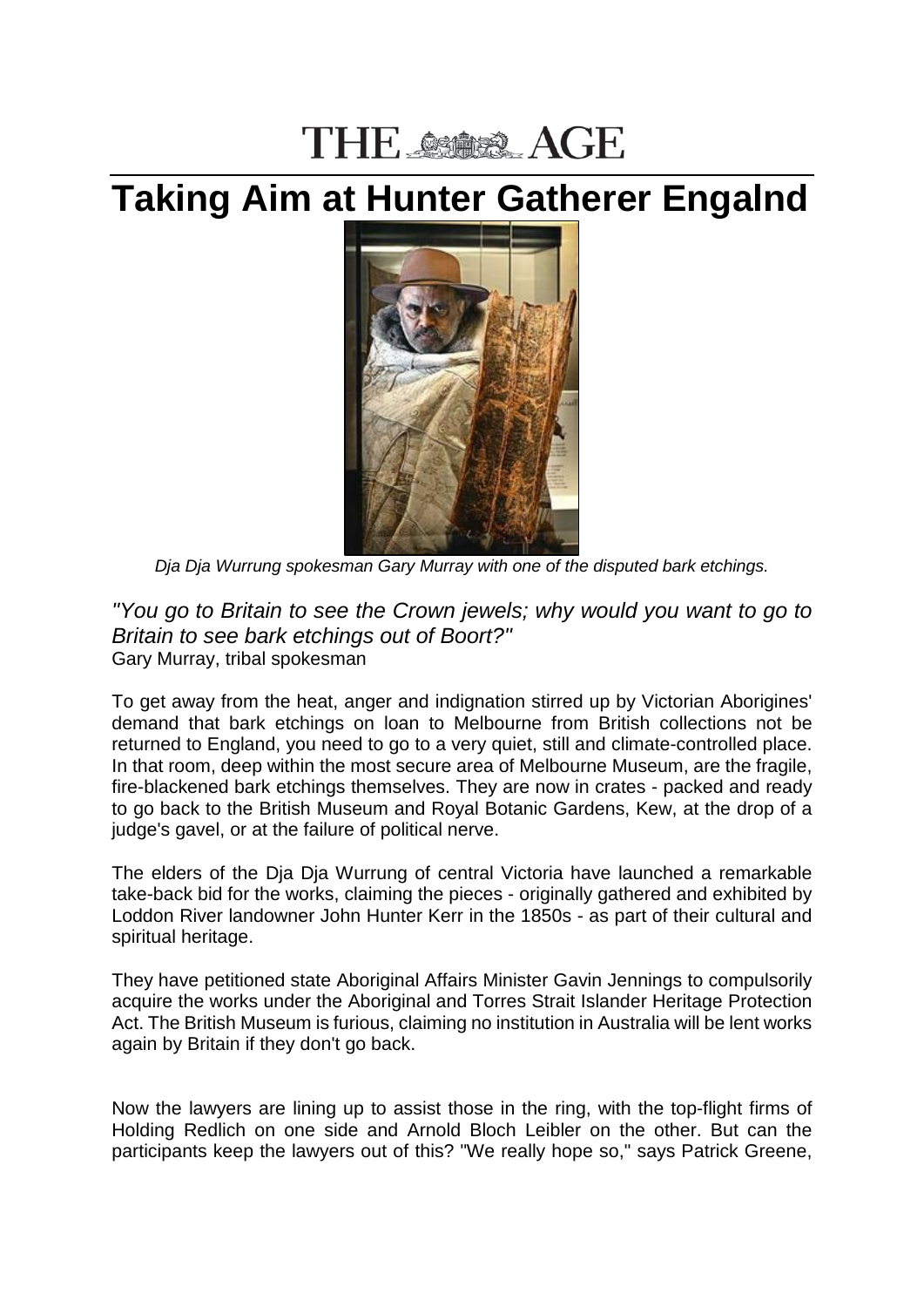Museum Victoria's chief executive, "but we have a contract, and that contract has to be honoured: we are legally obliged to return the work."

It has been Dja Dja Wurrung spokesman Gary Murray who has headed the campaign, with a devastating line in rhetoric ("You go to Britain to see the Crown jewels; why would you want to go to Britain to see bark etchings out of Boort?") and a steely resolve, but he is fraught with suspicions.

Murray suspects the Commonwealth and the state are ducking for cover, even as he admits that Jennings is stuck between a rock and a hard place - "he's either with us or against us". He seems to be right about the Federal Government. Nothing federal Heritage Minister Ian Campbell has to say contradicts Murray's fear, and that's because when contacted by this column the minister had nothing to say about the matter at all. No one involved in this process says the Commonwealth has been of any help.

Gavin Jennings insists he's trying to pull the antagonists apart. "I don't want either side to lose - and if it goes to court, one of them will." Jennings is understood to have his eye on longer-term loans of even more significant artefacts, such as indigenous remains, and doesn't want this fight to get in the way.

In the past 72 hours, the most crucial local meetings have been held with the Dja Dja Wurrung people's pro bono lawyers and with Museum Victoria, while British Museum bosses seethe in London. They sent a representative several weeks ago to mollify the clan's outrage, but it has had little effect.

"These works connect us to the country; they are evidence of our existence, of our existence as a clan," says Murray, who can trace his ancestry back to the Lower Loddon tribe census of 1863. The Aborigines' move has set off the sort of panic that you can imagine warring natives once stirred in white folk a long way from home: "Aborigines grab art on loan from Britain," screamed the London Times (conveniently ignoring that the works were still sedately on display within the museum). Others saw parallels with military history - "Aborigines to battle Britain over artefacts," declared The Scotsman.

It's verging on the hysterical, yes, but the Boort people's claim has slapped the behemoth that was once the rapacious collector called Britannia in its most sensitive place. After years of international outcry over Britain's refusal to return the so-called Elgin Marbles to Greece, and after the sacred remains of indigenous Australians were finally prised from the hands of the British Museum, the keepers of the great 19thcentury collections of hunter-gatherer England are feeling besieged.

Try to see it from their point of view: if it were not for the bright-eyed persistence and boundless curiosity of the great English explorers and travellers of the late 18th and 19th centuries, a great deal of their now criticised collections might not exist at all. Even the Dja Dja Wurrung Native Title Group's own history acknowledges that John Hunter Kerr's collection was dispersed to places unknown after being shown at a Paris exhibition. It is doubtful the bark etchings would exist now were it not for their collection by Kerr and subsequent sale to the British Museum.